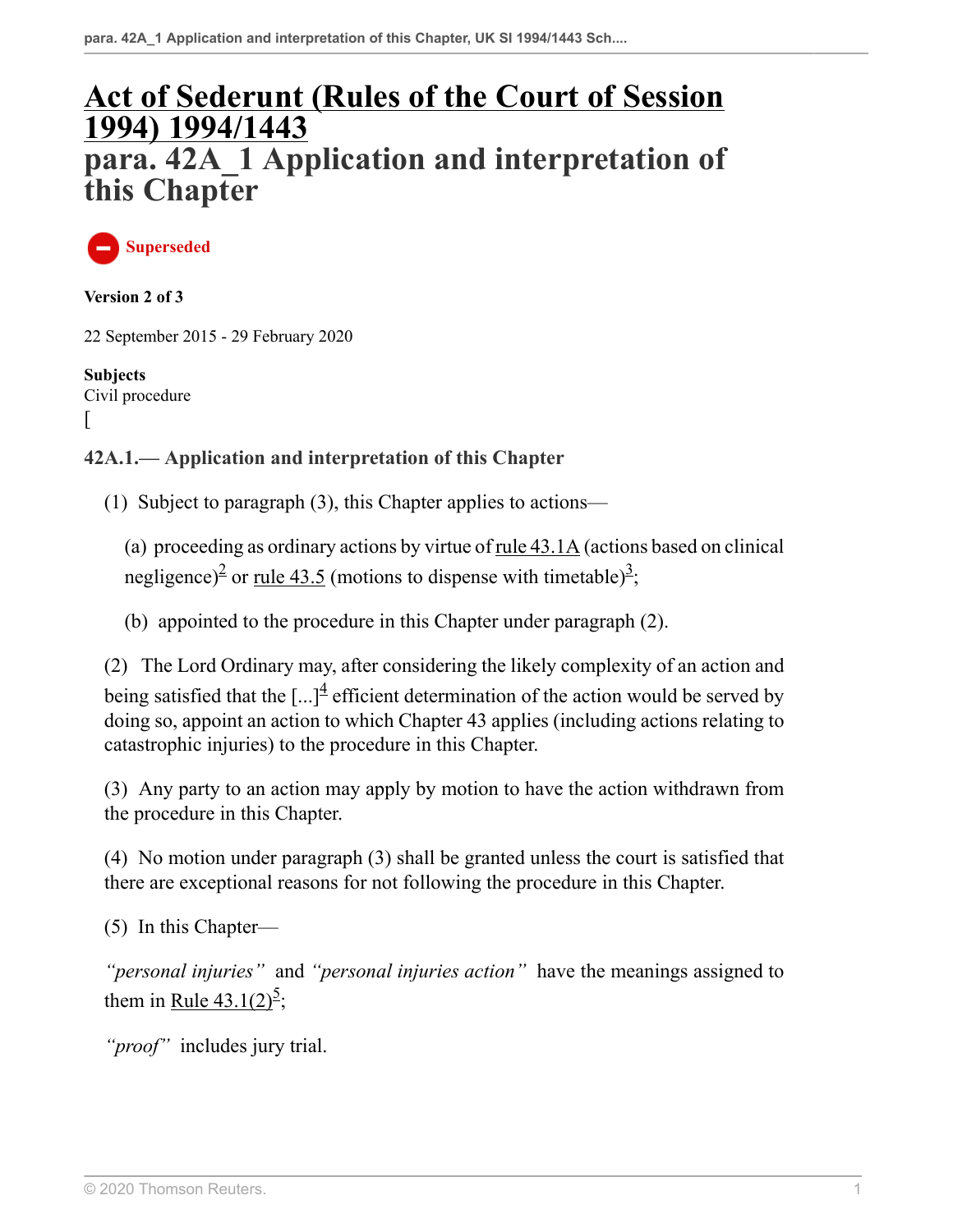(6) [Rule 22.3](http://uk.westlaw.com/Document/IB447E600E44811DA8D70A0E70A78ED65/View/FullText.html?originationContext=document&transitionType=DocumentItem&vr=3.0&rs=PLUK1.0&contextData=(sc.DocLink)) (closing record)<sup>[6](#page-1-4)</sup> does not apply to an action to which this Chapter relates.

<span id="page-1-6"></span> $]^{1}$  $]^{1}$  $]^{1}$ 

#### <span id="page-1-7"></span>**Notes**

- <span id="page-1-5"></span>[1](#page-1-6) Added by Act of Sederunt (Rules of the Court of Session Amendment No. 3) (Miscellaneous) 2013/120 (Scottish SI) [rule 2](http://uk.westlaw.com/Document/I3FFB53109DD011E299449EB47CA92303/View/FullText.html?originationContext=document&transitionType=DocumentItem&vr=3.0&rs=PLUK1.0&contextData=(sc.DocLink)) (May 1, 2013: insertion has effect subject to transitional provisions specified in SSI 2013/120 rule.5)
- <span id="page-1-0"></span>[2](#page-0-0) [Rule 43.1A](http://uk.westlaw.com/Document/I7C98C8A0013E11DCAE3CDE3D1A2C0ACC/View/FullText.html?originationContext=document&transitionType=DocumentItem&vr=3.0&rs=PLUK1.0&contextData=(sc.DocLink)) was inserted by [S.S.I. 2007/282](http://uk.westlaw.com/Document/IC55BE470FB7911DBAD57A3EB470FA7A5/View/FullText.html?originationContext=document&transitionType=DocumentItem&vr=3.0&rs=PLUK1.0&contextData=(sc.DocLink)) and amended by [S.S.I. 2012/126.](http://uk.westlaw.com/Document/I2798E9A093B211E1B6C2B725B1197592/View/FullText.html?originationContext=document&transitionType=DocumentItem&vr=3.0&rs=PLUK1.0&contextData=(sc.DocLink))
- <span id="page-1-1"></span>[3](#page-0-1) [Rule 43.5](http://uk.westlaw.com/Document/I9A4A3461E44D11DA8D70A0E70A78ED65/View/FullText.html?originationContext=document&transitionType=DocumentItem&vr=3.0&rs=PLUK1.0&contextData=(sc.DocLink)) was inserted by [S.S.I. 2002/570](http://uk.westlaw.com/Document/I6B90F020E42311DAA7CF8F68F6EE57AB/View/FullText.html?originationContext=document&transitionType=DocumentItem&vr=3.0&rs=PLUK1.0&contextData=(sc.DocLink)) and amended by2008/349.
- <span id="page-1-2"></span>[4](#page-0-2) Words revoked by Act of Sederunt (Rules of the Court of Session 1994 and Sheriff Court Rules Amendment) (No. 2) (Personal Injury and Remits) 2015/227 (Scottish SI) [rule 6\(2\)\(a\)](http://uk.westlaw.com/Document/I3D9CC2A00F1D11E58C9EC6045C652645/View/FullText.html?originationContext=document&transitionType=DocumentItem&vr=3.0&rs=PLUK1.0&contextData=(sc.DocLink)) (September 22, 2015: revocation has effect subject to saving specified in SSI 2015/227 rule 11(1))
- <span id="page-1-3"></span>[5](#page-0-3) [Rule 43.1,](http://uk.westlaw.com/Document/I9A43CBC1E44D11DA8D70A0E70A78ED65/View/FullText.html?originationContext=document&transitionType=DocumentItem&vr=3.0&rs=PLUK1.0&contextData=(sc.DocLink)) last amended by [S.S.I. 2011/288](http://uk.westlaw.com/Document/ID50D14407B0511DD8A6BE5FD9BF412F8/View/FullText.html?originationContext=document&transitionType=DocumentItem&vr=3.0&rs=PLUK1.0&contextData=(sc.DocLink)).
- <span id="page-1-4"></span>[6](#page-1-7) [Rule 22.3,](http://uk.westlaw.com/Document/IB447E600E44811DA8D70A0E70A78ED65/View/FullText.html?originationContext=document&transitionType=DocumentItem&vr=3.0&rs=PLUK1.0&contextData=(sc.DocLink)) last amended by [S.S.I. 2007/7.](http://uk.westlaw.com/Document/I367E26A0B3F811DB8284C2EBF4BAF88B/View/FullText.html?originationContext=document&transitionType=DocumentItem&vr=3.0&rs=PLUK1.0&contextData=(sc.DocLink))

## **Commentary References**

#### **Books**

#### **Sch. 2**

Civil Procedure and Practice 5th Ed. Chapter 2 - The Different Courts and Their Rules of Procedure—An Outline [2-17 - Act of Sederunt \(Rules of the Court of Session 1994\) 1994 \(SI 1994/1443\)](https://uk.westlaw.com/Link/Document/FullText?findType=Y&serNum=474428184&pubNum=231858&refType=UB&originationContext=ukCommentaryReferences&contextData=%28sc.DocLink%29&transitionType=UkCommentaryReferences )

Civil Procedure and Practice 5th Ed. Chapter 9 - Court of Session Ordinary Actions [9-01 - Chapter 9 - Court of Session Ordinary Actions](https://uk.westlaw.com/Link/Document/FullText?findType=Y&serNum=474428228&pubNum=231858&refType=UB&originationContext=ukCommentaryReferences&contextData=%28sc.DocLink%29&transitionType=UkCommentaryReferences )

Civil Procedure and Practice 5th Ed. Chapter 9 - Court of Session Ordinary Actions [9-04 - Chapter 9 - Court of Session Ordinary Actions](https://uk.westlaw.com/Link/Document/FullText?findType=Y&serNum=474428228&pubNum=231858&refType=UB&originationContext=ukCommentaryReferences&contextData=%28sc.DocLink%29&transitionType=UkCommentaryReferences )

Parliament House Book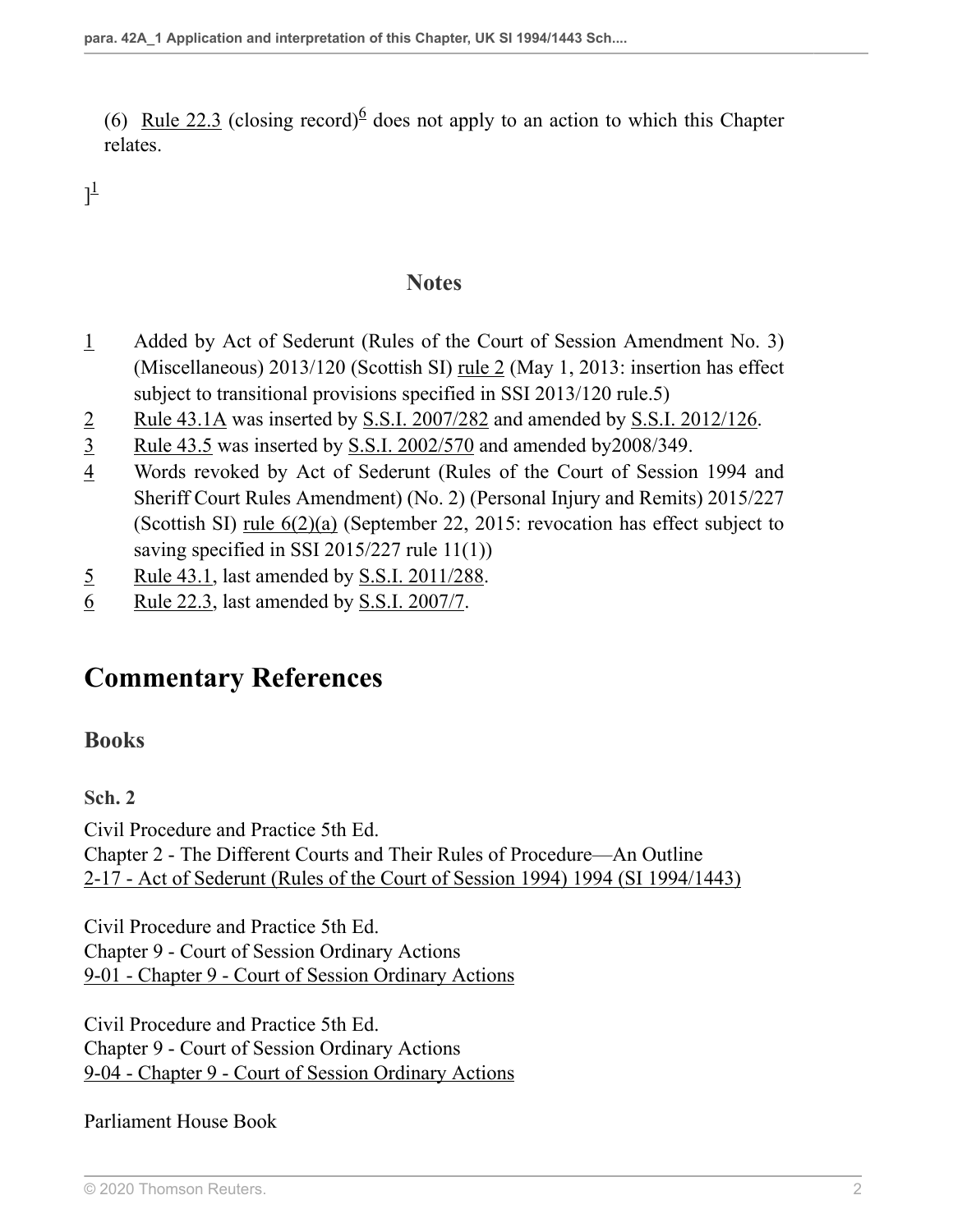Part I Preliminary: Chapter 1 Citation, Application, Etc [1.1.1 - General note.](https://uk.westlaw.com/Link/Document/FullText?findType=Y&serNum=492091820&pubNum=231978&refType=UB&originationContext=ukCommentaryReferences&contextData=%28sc.DocLink%29&transitionType=UkCommentaryReferences )

Parliament House Book Chapter 89 Terrorism Prevention and Investigation Measures [89.3.1 - General note.](https://uk.westlaw.com/Link/Document/FullText?findType=Y&serNum=465603293&pubNum=231978&refType=UB&originationContext=ukCommentaryReferences&contextData=%28sc.DocLink%29&transitionType=UkCommentaryReferences )

Parliament House Book No. 1 of 2013: Personal Injury Actions relating to alleged ground contamination at the Watling Street Development in Motherwell [C4.23](https://uk.westlaw.com/Link/Document/FullText?findType=Y&serNum=465603425&pubNum=231978&refType=UB&originationContext=ukCommentaryReferences&contextData=%28sc.DocLink%29&transitionType=UkCommentaryReferences )

**Sch. 2(4)(42A)**

McEwan and Paton on Damages for Personal Injuries in Scotland Court of Session Practice Note No.6 of 2017: Personal Injuries Actions under Chapter 42A [AIIA-13](https://uk.westlaw.com/Link/Document/FullText?findType=Y&serNum=466003358&pubNum=231968&refType=UB&originationContext=ukCommentaryReferences&contextData=%28sc.DocLink%29&transitionType=UkCommentaryReferences )

Parliament House Book No. 1 of 2013: Personal Injuries Actions [C5.109](https://uk.westlaw.com/Link/Document/FullText?findType=Y&serNum=465603539&pubNum=231978&refType=UB&originationContext=ukCommentaryReferences&contextData=%28sc.DocLink%29&transitionType=UkCommentaryReferences )

**Sch. 2(4)(42A) para. 42A.1(6)**

McEwan and Paton on Damages for Personal Injuries in Scotland Court of Session Practice Note No.6 of 2017: Personal Injuries Actions under Chapter 42A [AIIA-13](https://uk.westlaw.com/Link/Document/FullText?findType=Y&serNum=466003358&pubNum=231968&refType=UB&originationContext=ukCommentaryReferences&contextData=%28sc.DocLink%29&transitionType=UkCommentaryReferences )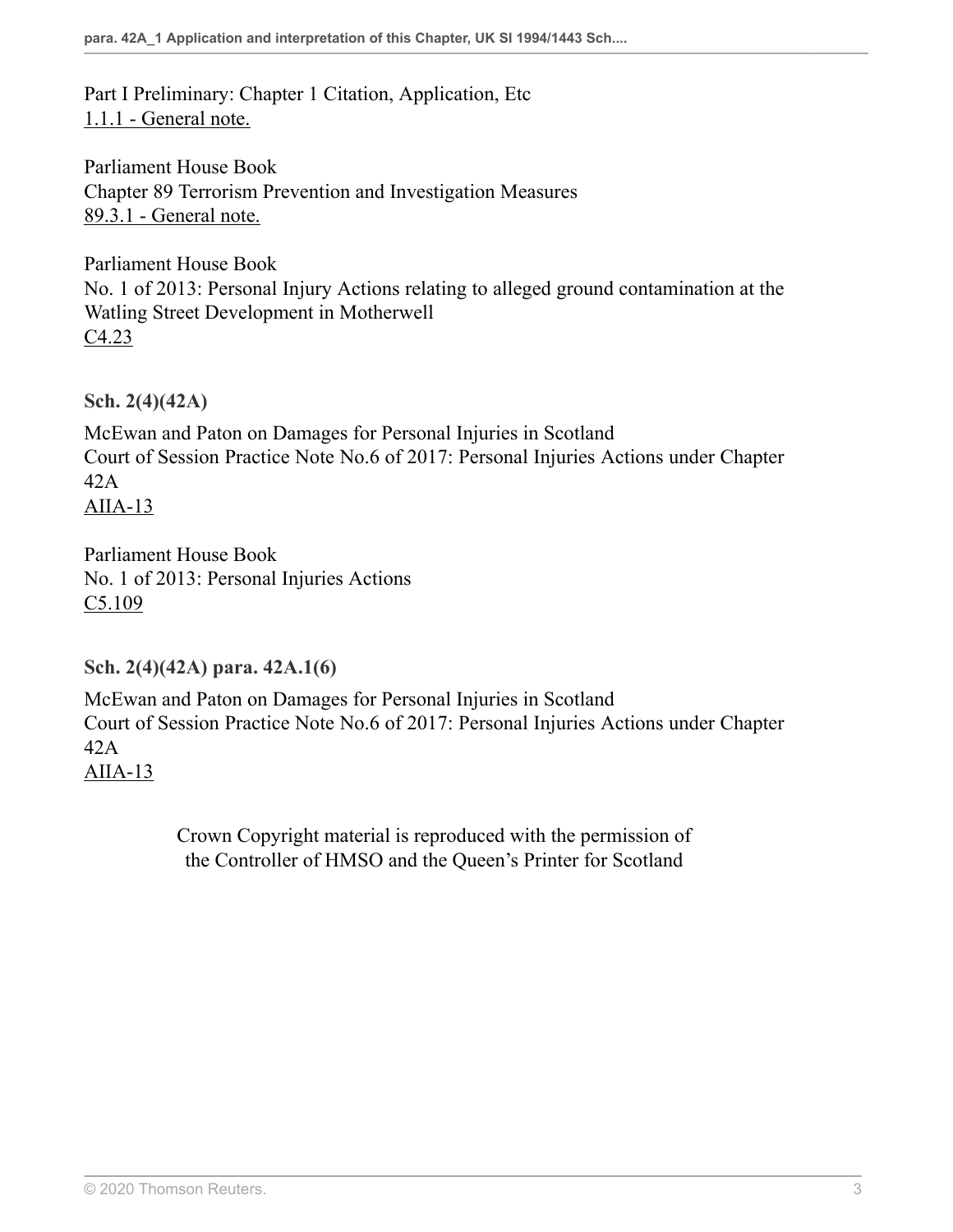# **[Act of Sederunt \(Rules of the Court of Session](http://uk.westlaw.com/Document/I776FB9D0E42311DAA7CF8F68F6EE57AB/View/FullText.html?originationContext=document&transitionType=DocumentItem&vr=3.0&rs=PLUK1.0&contextData=(sc.DocLink)) [1994\) 1994/1443](http://uk.westlaw.com/Document/I776FB9D0E42311DAA7CF8F68F6EE57AB/View/FullText.html?originationContext=document&transitionType=DocumentItem&vr=3.0&rs=PLUK1.0&contextData=(sc.DocLink)) para. 42A\_2 Appointment of action to the By Order (Adjustment) Roll**

**Superseded**

**Version 1 of 2**

1 May 2013 - 29 February 2020

**Subjects** Civil procedure  $\overline{ }$ 

#### **42A.2. Appointment of action to the By Order (Adjustment) Roll**

The court shall, no later than 7 days after the date on which the record is closed, appoint the action to the By Order (Adjustment) Roll.

<span id="page-3-1"></span> $]^{1}$  $]^{1}$  $]^{1}$ 

#### **Notes**

<span id="page-3-0"></span>[1](#page-3-1) Added by Act of Sederunt (Rules of the Court of Session Amendment No. 3) (Miscellaneous) 2013/120 (Scottish SI) [rule 2](http://uk.westlaw.com/Document/I3FFB53109DD011E299449EB47CA92303/View/FullText.html?originationContext=document&transitionType=DocumentItem&vr=3.0&rs=PLUK1.0&contextData=(sc.DocLink)) (May 1, 2013: insertion has effect subject to transitional provisions specified in SSI 2013/120 rule.5)

# **Commentary References**

**Books**

**Sch. 2**

Civil Procedure and Practice 5th Ed. Chapter 2 - The Different Courts and Their Rules of Procedure—An Outline [2-17 - Act of Sederunt \(Rules of the Court of Session 1994\) 1994 \(SI 1994/1443\)](https://uk.westlaw.com/Link/Document/FullText?findType=Y&serNum=474428184&pubNum=231858&refType=UB&originationContext=ukCommentaryReferences&contextData=%28sc.DocLink%29&transitionType=UkCommentaryReferences )

Civil Procedure and Practice 5th Ed. Chapter 9 - Court of Session Ordinary Actions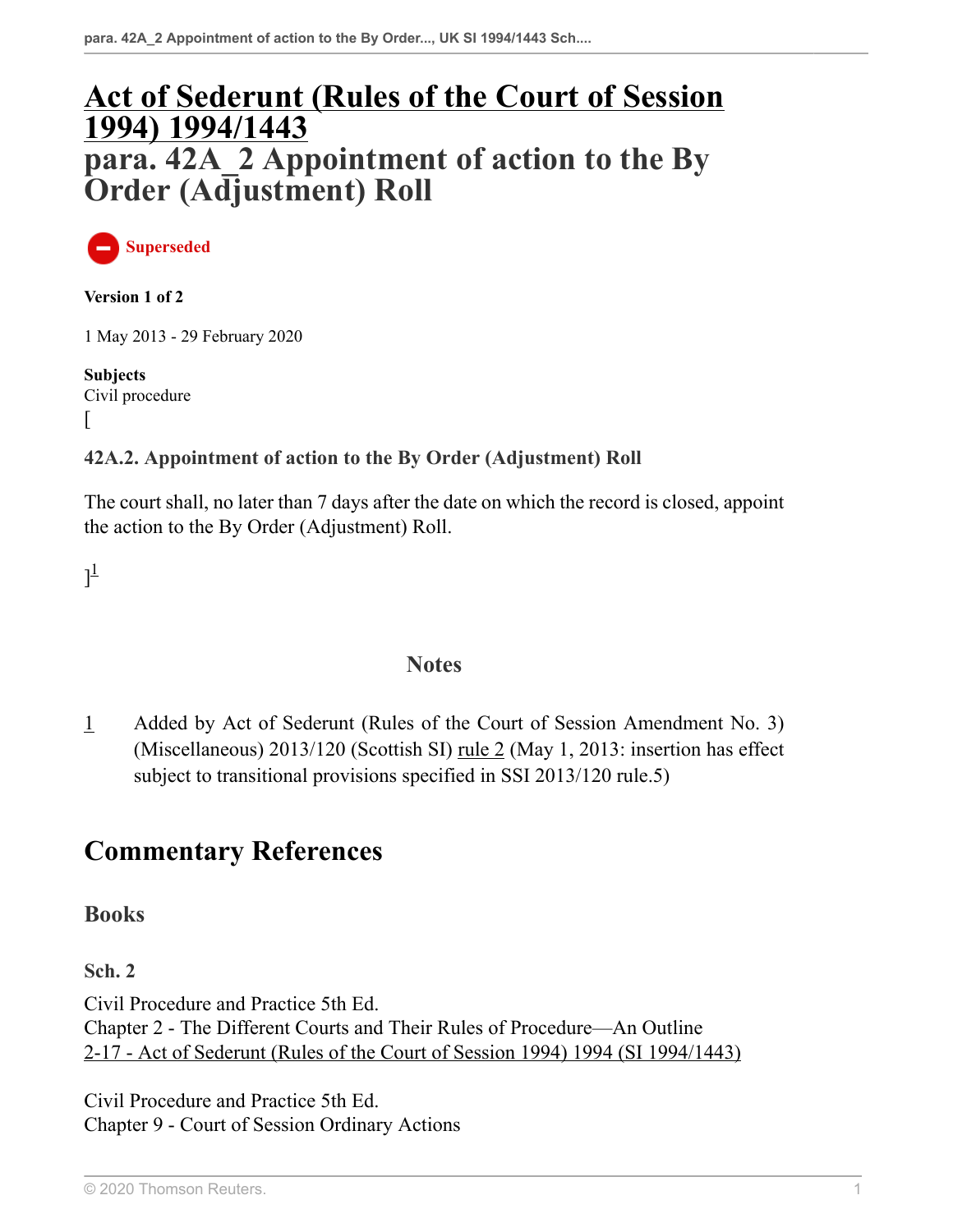#### [9-01 - Chapter 9 - Court of Session Ordinary Actions](https://uk.westlaw.com/Link/Document/FullText?findType=Y&serNum=474428228&pubNum=231858&refType=UB&originationContext=ukCommentaryReferences&contextData=%28sc.DocLink%29&transitionType=UkCommentaryReferences )

Civil Procedure and Practice 5th Ed. Chapter 9 - Court of Session Ordinary Actions [9-04 - Chapter 9 - Court of Session Ordinary Actions](https://uk.westlaw.com/Link/Document/FullText?findType=Y&serNum=474428228&pubNum=231858&refType=UB&originationContext=ukCommentaryReferences&contextData=%28sc.DocLink%29&transitionType=UkCommentaryReferences )

Parliament House Book Part I Preliminary: Chapter 1 Citation, Application, Etc [1.1.1 - General note.](https://uk.westlaw.com/Link/Document/FullText?findType=Y&serNum=492091820&pubNum=231978&refType=UB&originationContext=ukCommentaryReferences&contextData=%28sc.DocLink%29&transitionType=UkCommentaryReferences )

Parliament House Book Chapter 89 Terrorism Prevention and Investigation Measures [89.3.1 - General note.](https://uk.westlaw.com/Link/Document/FullText?findType=Y&serNum=465603293&pubNum=231978&refType=UB&originationContext=ukCommentaryReferences&contextData=%28sc.DocLink%29&transitionType=UkCommentaryReferences )

Parliament House Book No. 1 of 2013: Personal Injury Actions relating to alleged ground contamination at the Watling Street Development in Motherwell [C4.23](https://uk.westlaw.com/Link/Document/FullText?findType=Y&serNum=465603425&pubNum=231978&refType=UB&originationContext=ukCommentaryReferences&contextData=%28sc.DocLink%29&transitionType=UkCommentaryReferences )

**Sch. 2(4)(42A)**

McEwan and Paton on Damages for Personal Injuries in Scotland Court of Session Practice Note No.6 of 2017: Personal Injuries Actions under Chapter 42A [AIIA-13](https://uk.westlaw.com/Link/Document/FullText?findType=Y&serNum=466003358&pubNum=231968&refType=UB&originationContext=ukCommentaryReferences&contextData=%28sc.DocLink%29&transitionType=UkCommentaryReferences )

Parliament House Book No. 1 of 2013: Personal Injuries Actions [C5.109](https://uk.westlaw.com/Link/Document/FullText?findType=Y&serNum=465603539&pubNum=231978&refType=UB&originationContext=ukCommentaryReferences&contextData=%28sc.DocLink%29&transitionType=UkCommentaryReferences )

**Sch. 2(4)(42A) para. 42A.2**

McEwan and Paton on Damages for Personal Injuries in Scotland Court of Session Practice Note No.6 of 2017: Personal Injuries Actions under Chapter 42A [AIIA-13](https://uk.westlaw.com/Link/Document/FullText?findType=Y&serNum=466003358&pubNum=231968&refType=UB&originationContext=ukCommentaryReferences&contextData=%28sc.DocLink%29&transitionType=UkCommentaryReferences )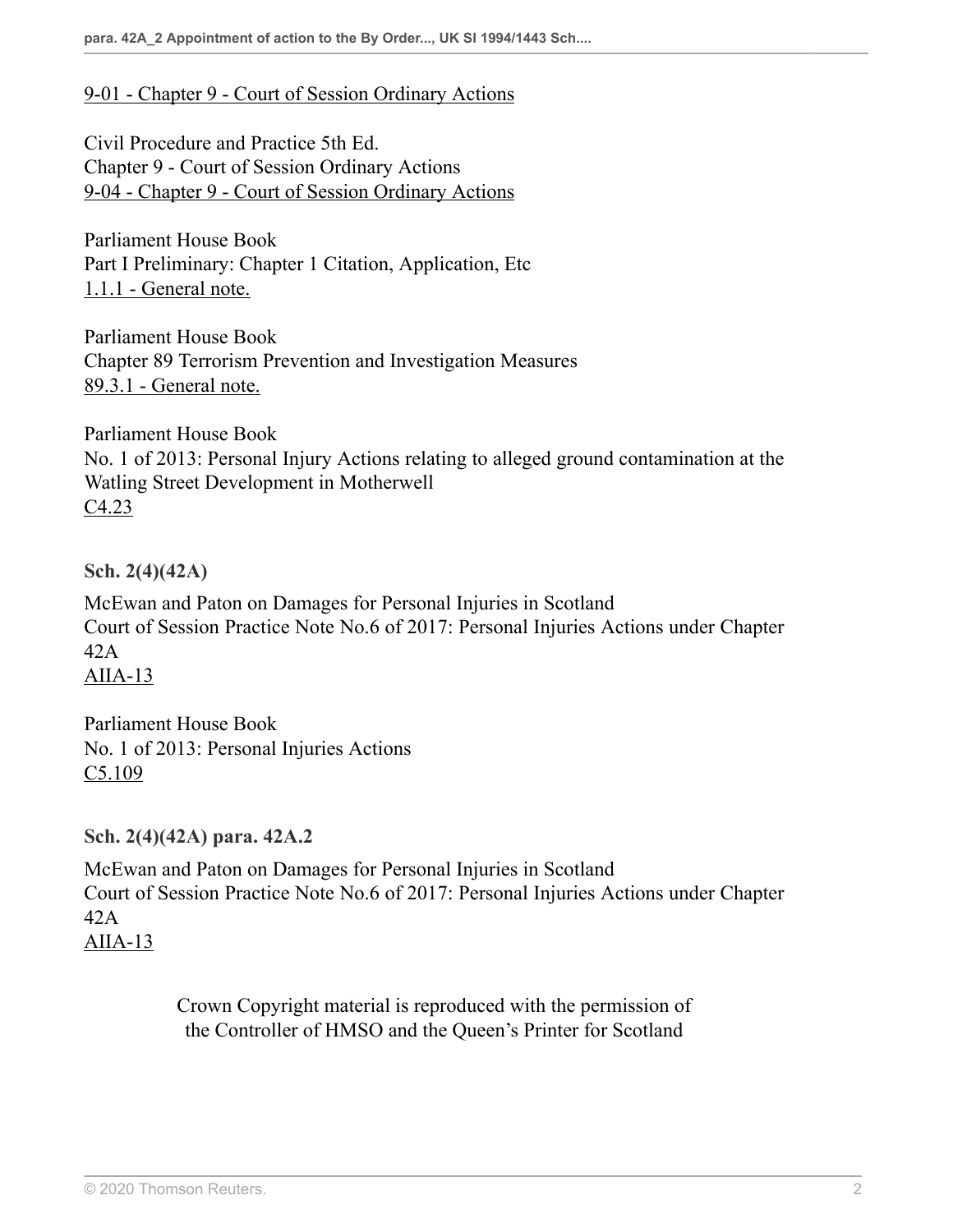# **[Act of Sederunt \(Rules of the Court of Session](http://uk.westlaw.com/Document/I776FB9D0E42311DAA7CF8F68F6EE57AB/View/FullText.html?originationContext=document&transitionType=DocumentItem&vr=3.0&rs=PLUK1.0&contextData=(sc.DocLink)) [1994\) 1994/1443](http://uk.westlaw.com/Document/I776FB9D0E42311DAA7CF8F68F6EE57AB/View/FullText.html?originationContext=document&transitionType=DocumentItem&vr=3.0&rs=PLUK1.0&contextData=(sc.DocLink)) para. 42A\_3 Lodging of closed record etc.**

**Superseded**

**Version 2 of 3**

22 September 2015 - 29 February 2020

**Subjects** Civil procedure [

**42A.3.— Lodging of closed record etc.**

(1) The pursuer must, no later than 7 days before the hearing on the By Order (Adjustment) Roll—

- (a) send a copy of the closed record to the defender and to every other party; and
- (b) lodge three copies of the closed record in process.

(2) A closed record is to consist of the pleadings of the parties and the interlocutors pronounced in the action.

(3) At the same time as lodging the record each party must lodge in process and send to every other party a written statement containing proposals for further procedure which must state—

(a) whether the party is seeking to have the action appointed to debate or to have the action sent to proof;

(b) where it is sought to have the action appointed to debate—

(i) the legal argument on which any preliminary plea should be sustained or repelled; and

(ii) the principal authorities (including statutory provisions) on which the argument is founded;

(c) where it is sought to have the action appointed to proof—

(i) the issues for proof;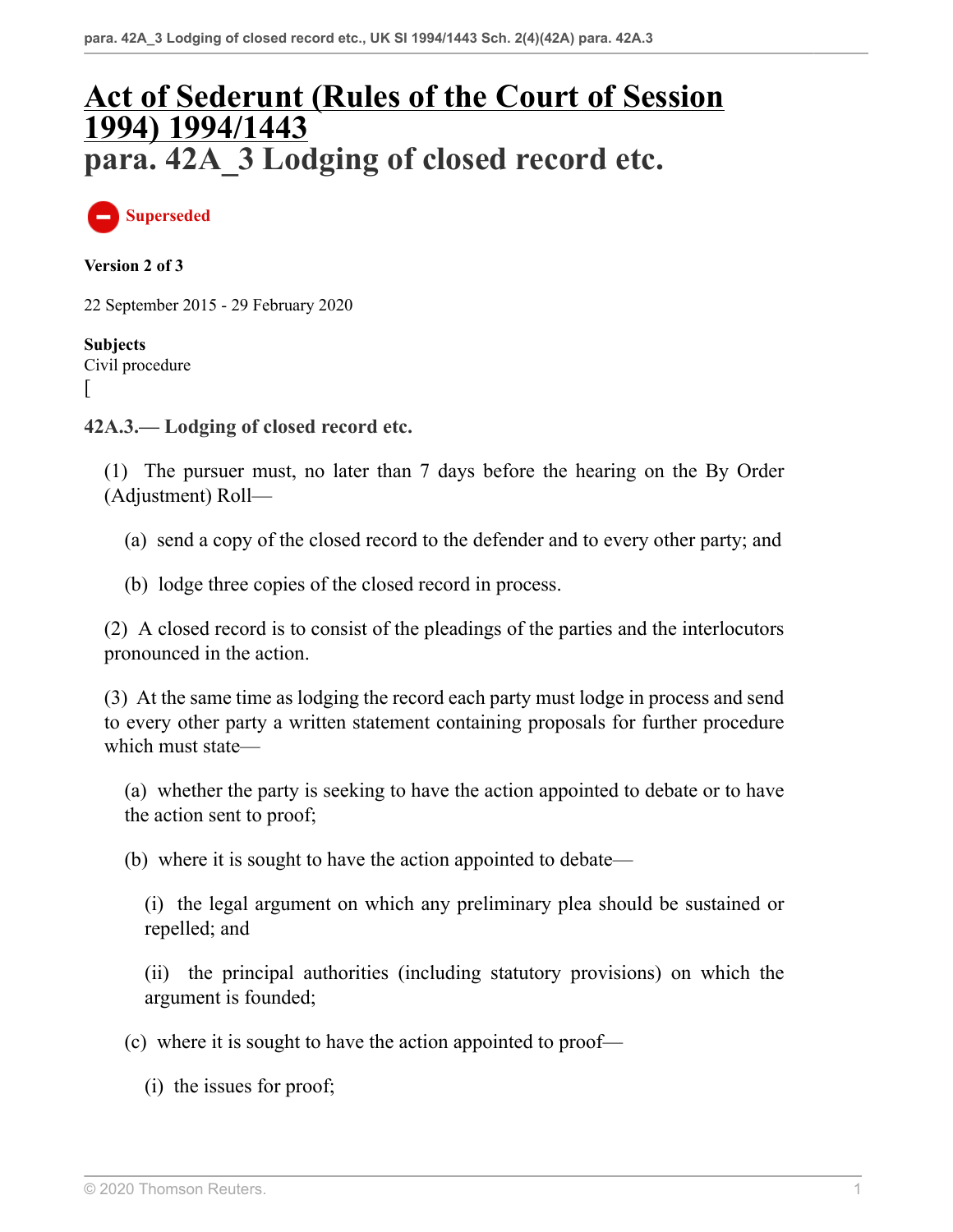(ii) the names, occupations (where known) and addresses of the witnesses who are intended to be called to give evidence, including the matters to which each witness is expected to speak and the time estimated for each witness;

(iii) whether any such witness is considered to be a vulnerable witness within the meaning of [section 11\(1\)](http://uk.westlaw.com/Document/I83AE7270E45211DA8D70A0E70A78ED65/View/FullText.html?originationContext=document&transitionType=DocumentItem&vr=3.0&rs=PLUK1.0&contextData=(sc.DocLink)) of the [Vulnerable Witnesses \(Scotland\) Act 2004](http://uk.westlaw.com/Document/I5F9576B1E42311DAA7CF8F68F6EE57AB/View/FullText.html?originationContext=document&transitionType=DocumentItem&vr=3.0&rs=PLUK1.0&contextData=(sc.DocLink)) and whether any child witness notice under [section 12\(2\)](http://uk.westlaw.com/Document/I349ACE31E45311DA8D70A0E70A78ED65/View/FullText.html?originationContext=document&transitionType=DocumentItem&vr=3.0&rs=PLUK1.0&contextData=(sc.DocLink)) of that Act or any vulnerable witness application under section  $12(6)$  of that Act has been, or is to be, lodged in respect of that witness;

(iv) the progress made in preparing and exchanging the reports of any skilled persons;

(v) the progress made in obtaining and exchanging records, particularly medical records;

(vi) the progress made in taking and exchanging witness statements;

(vii) the time estimated for proof and how that estimate was arrived at;

(viii) any other progress that has been made, is to be made, or could be made in advance of the proof;

(ix) whether an application has been or is to be made under [rule 37.1](http://uk.westlaw.com/Document/IB46DBD80E44811DA8D70A0E70A78ED65/View/FullText.html?originationContext=document&transitionType=DocumentItem&vr=3.0&rs=PLUK1.0&contextData=(sc.DocLink)) (applications for jury trial).

## <span id="page-6-1"></span> $]^{1}$  $]^{1}$  $]^{1}$

#### **Notes**

<span id="page-6-0"></span>[1](#page-6-1) Substituted by Act of Sederunt (Rules of the Court of Session 1994 and Sheriff Court Rules Amendment) (No. 2) (Personal Injury and Remits) 2015/227 (Scottish SI) [rule 6\(2\)\(b\)](http://uk.westlaw.com/Document/I3D9CC2A00F1D11E58C9EC6045C652645/View/FullText.html?originationContext=document&transitionType=DocumentItem&vr=3.0&rs=PLUK1.0&contextData=(sc.DocLink)) (September 22, 2015: substitution has effect subject to saving specified in SSI 2015/227 rule 11(1))

## **Commentary References**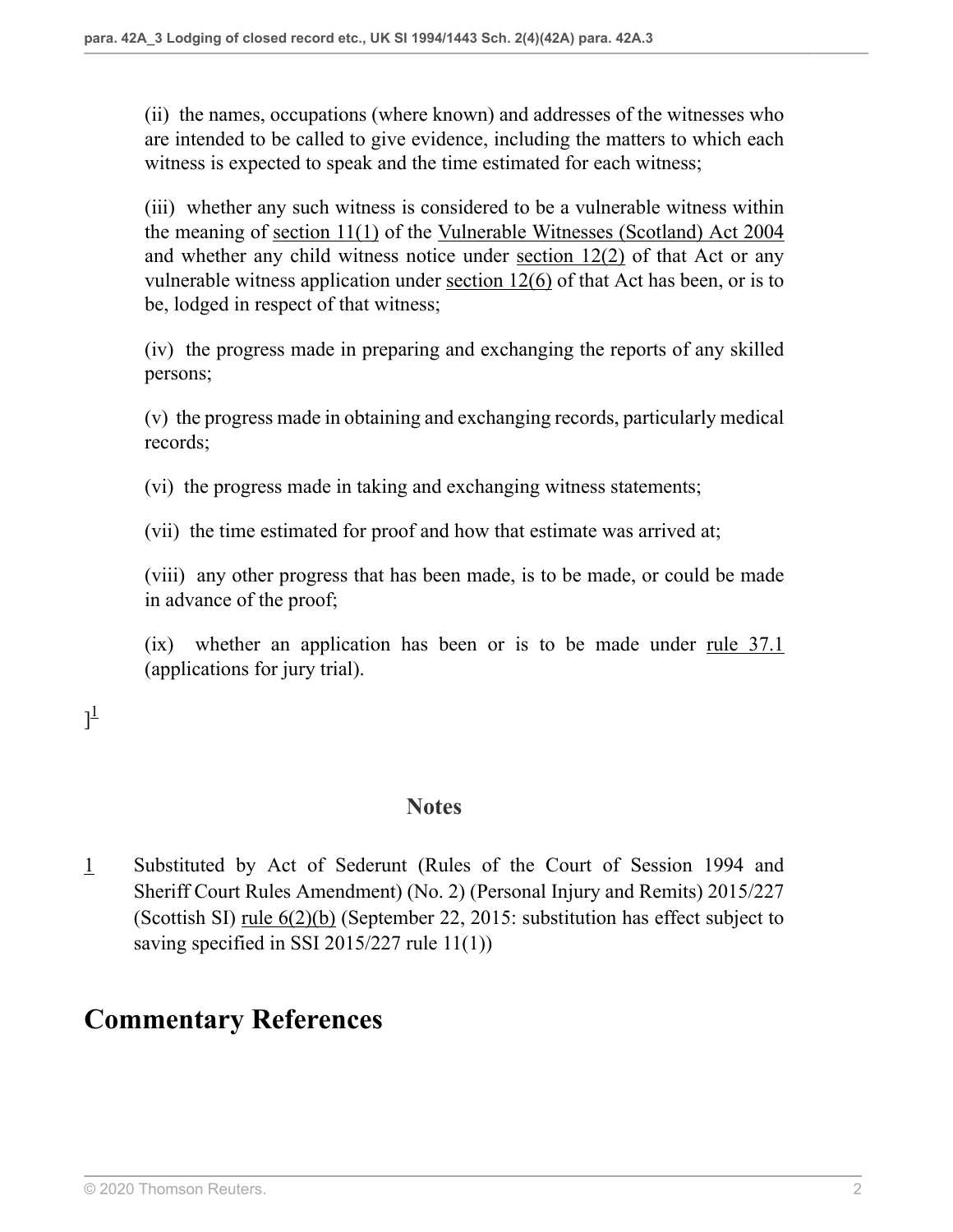### **Books**

**Sch. 2**

Civil Procedure and Practice 5th Ed. Chapter 2 - The Different Courts and Their Rules of Procedure—An Outline [2-17 - Act of Sederunt \(Rules of the Court of Session 1994\) 1994 \(SI 1994/1443\)](https://uk.westlaw.com/Link/Document/FullText?findType=Y&serNum=474428184&pubNum=231858&refType=UB&originationContext=ukCommentaryReferences&contextData=%28sc.DocLink%29&transitionType=UkCommentaryReferences )

Civil Procedure and Practice 5th Ed. Chapter 9 - Court of Session Ordinary Actions [9-01 - Chapter 9 - Court of Session Ordinary Actions](https://uk.westlaw.com/Link/Document/FullText?findType=Y&serNum=474428228&pubNum=231858&refType=UB&originationContext=ukCommentaryReferences&contextData=%28sc.DocLink%29&transitionType=UkCommentaryReferences )

Civil Procedure and Practice 5th Ed. Chapter 9 - Court of Session Ordinary Actions [9-04 - Chapter 9 - Court of Session Ordinary Actions](https://uk.westlaw.com/Link/Document/FullText?findType=Y&serNum=474428228&pubNum=231858&refType=UB&originationContext=ukCommentaryReferences&contextData=%28sc.DocLink%29&transitionType=UkCommentaryReferences )

Parliament House Book Part I Preliminary: Chapter 1 Citation, Application, Etc [1.1.1 - General note.](https://uk.westlaw.com/Link/Document/FullText?findType=Y&serNum=492091820&pubNum=231978&refType=UB&originationContext=ukCommentaryReferences&contextData=%28sc.DocLink%29&transitionType=UkCommentaryReferences )

Parliament House Book Chapter 89 Terrorism Prevention and Investigation Measures [89.3.1 - General note.](https://uk.westlaw.com/Link/Document/FullText?findType=Y&serNum=465603293&pubNum=231978&refType=UB&originationContext=ukCommentaryReferences&contextData=%28sc.DocLink%29&transitionType=UkCommentaryReferences )

Parliament House Book No. 1 of 2013: Personal Injury Actions relating to alleged ground contamination at the Watling Street Development in Motherwell [C4.23](https://uk.westlaw.com/Link/Document/FullText?findType=Y&serNum=465603425&pubNum=231978&refType=UB&originationContext=ukCommentaryReferences&contextData=%28sc.DocLink%29&transitionType=UkCommentaryReferences )

**Sch. 2(4)(42A)**

McEwan and Paton on Damages for Personal Injuries in Scotland Court of Session Practice Note No.6 of 2017: Personal Injuries Actions under Chapter 42A  $AIIA-13$ 

Parliament House Book No. 1 of 2013: Personal Injuries Actions [C5.109](https://uk.westlaw.com/Link/Document/FullText?findType=Y&serNum=465603539&pubNum=231978&refType=UB&originationContext=ukCommentaryReferences&contextData=%28sc.DocLink%29&transitionType=UkCommentaryReferences )

```
Sch. 2(4)(42A) para. 42A.3(3)(c)(vi)
```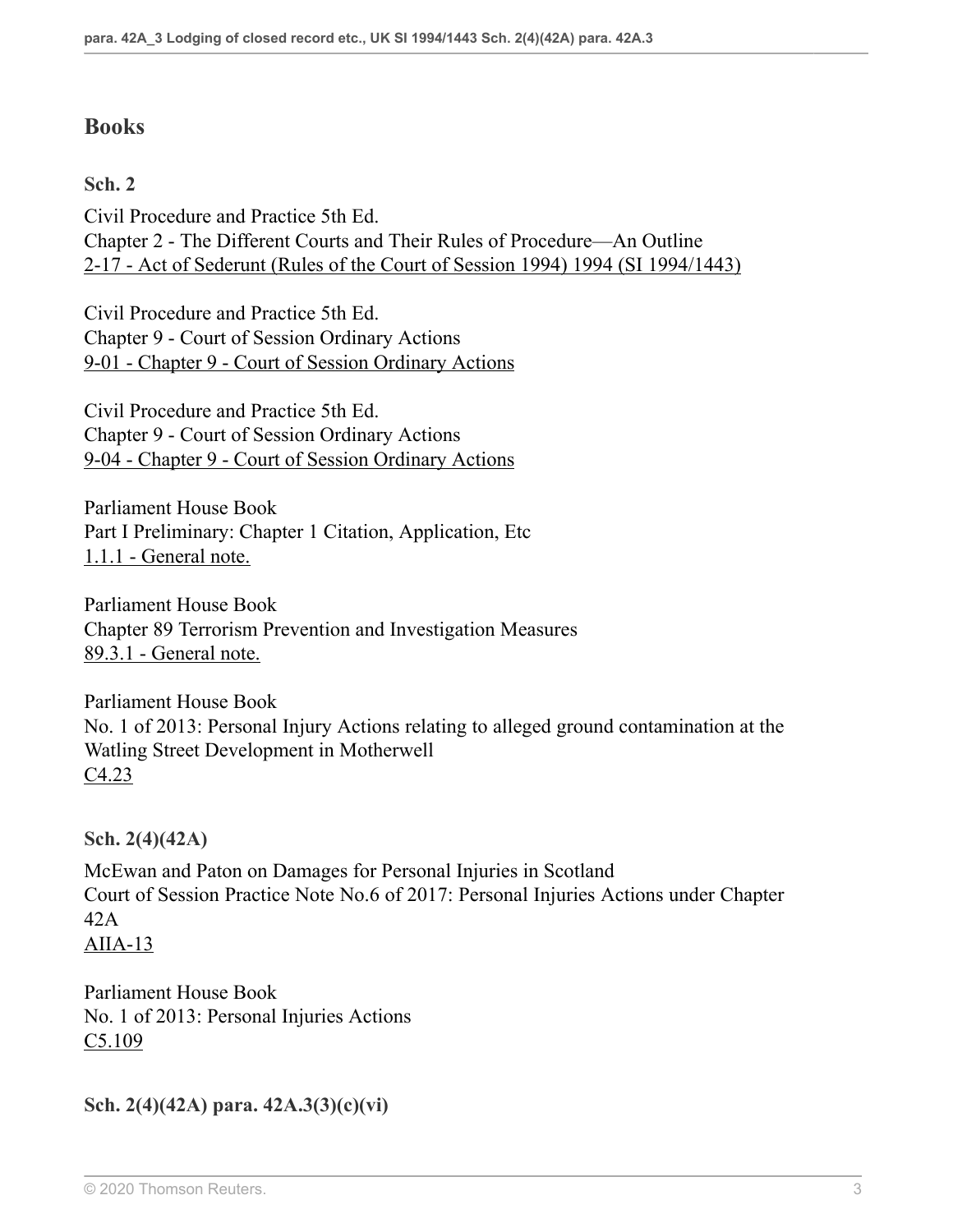McEwan and Paton on Damages for Personal Injuries in Scotland Court of Session Practice Note No.6 of 2017: Personal Injuries Actions under Chapter 42A [AIIA-13](https://uk.westlaw.com/Link/Document/FullText?findType=Y&serNum=466003358&pubNum=231968&refType=UB&originationContext=ukCommentaryReferences&contextData=%28sc.DocLink%29&transitionType=UkCommentaryReferences )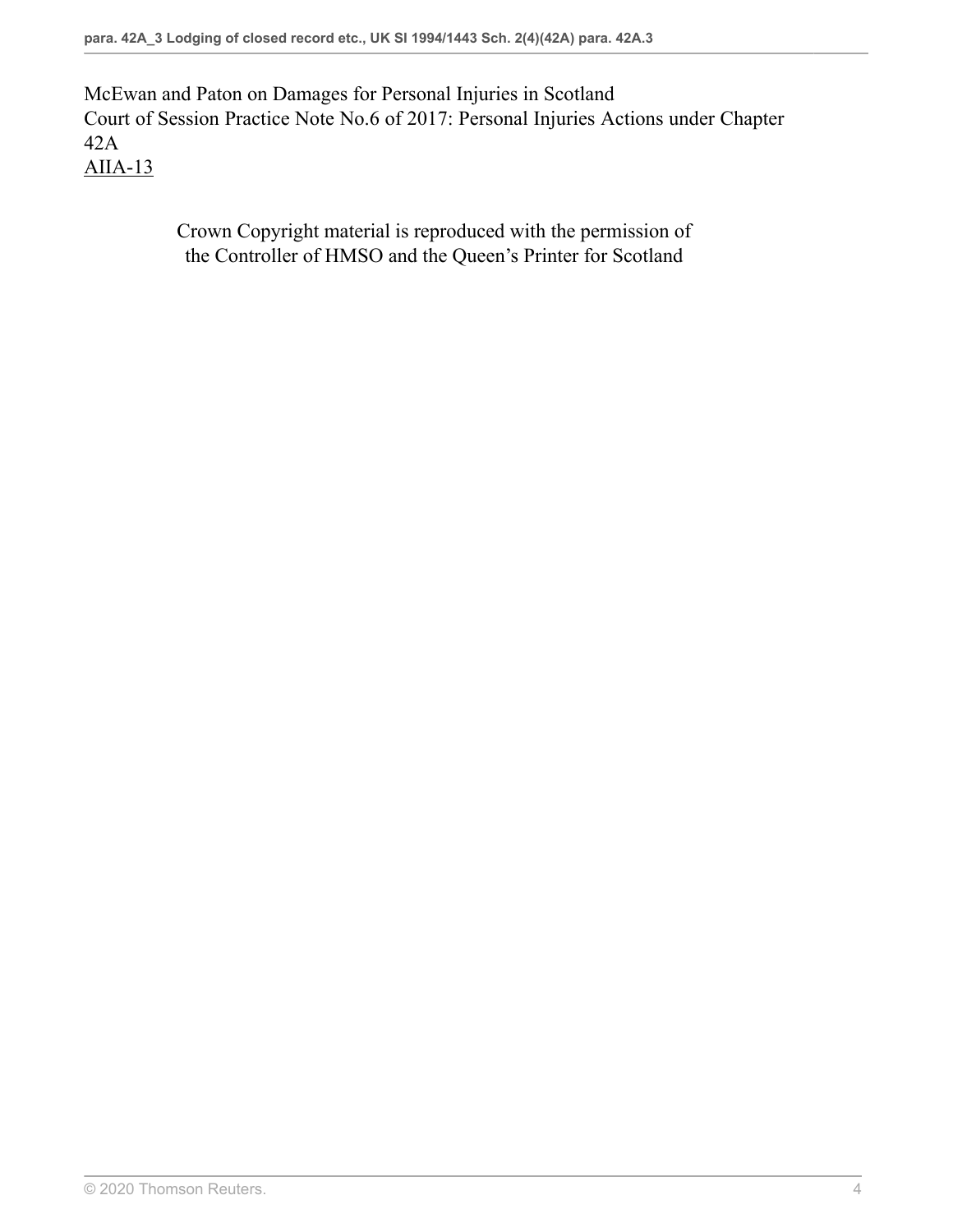# **[Act of Sederunt \(Rules of the Court of Session](http://uk.westlaw.com/Document/I776FB9D0E42311DAA7CF8F68F6EE57AB/View/FullText.html?originationContext=document&transitionType=DocumentItem&vr=3.0&rs=PLUK1.0&contextData=(sc.DocLink)) [1994\) 1994/1443](http://uk.westlaw.com/Document/I776FB9D0E42311DAA7CF8F68F6EE57AB/View/FullText.html?originationContext=document&transitionType=DocumentItem&vr=3.0&rs=PLUK1.0&contextData=(sc.DocLink)) para. 42A\_4 Hearing on the By Order (Adjustment) Roll**

**Superseded**

**Version 2 of 3**

22 September 2015 - 29 February 2020

**Subjects** Civil procedure  $\overline{ }$ 

#### **42A.4.— Hearing on the By Order (Adjustment) Roll**

(1) At the hearing on the By Order (Adjustment) Roll the Lord Ordinary, after considering the written statements lodged by the parties under [rule 42A.3\(3\)](http://uk.westlaw.com/Document/IDEBA0880AC9311E2980088A1C394A1FF/View/FullText.html?originationContext=document&transitionType=DocumentItem&vr=3.0&rs=PLUK1.0&contextData=(sc.DocLink)) and hearing from the parties, is to determine whether the action should be appointed to debate or sent to proof on the whole or any part of the action.

(2) Before determining whether the action should be appointed to debate the Lord Ordinary is to hear from the parties with a view to ascertaining whether agreement can be reached on the points of law in contention.

(3) Where the action is appointed to debate, the Lord Ordinary may order that written arguments on any question of law are to be submitted.

(4) Before determining whether the action should be sent to proof, the Lord Ordinary is to hear from parties with a view to ascertaining—

- (a) the matters in dispute between the parties;
- (b) the readiness of parties to proceed to proof; and
- (c) without prejudice to the generality of subparagraphs (a) and (b)—
	- (i) whether reports of skilled persons have been exchanged;
	- (ii) the nature and extent of the dispute between skilled persons;

(iii) whether there are facts that can be agreed between parties, upon which skilled persons can comment;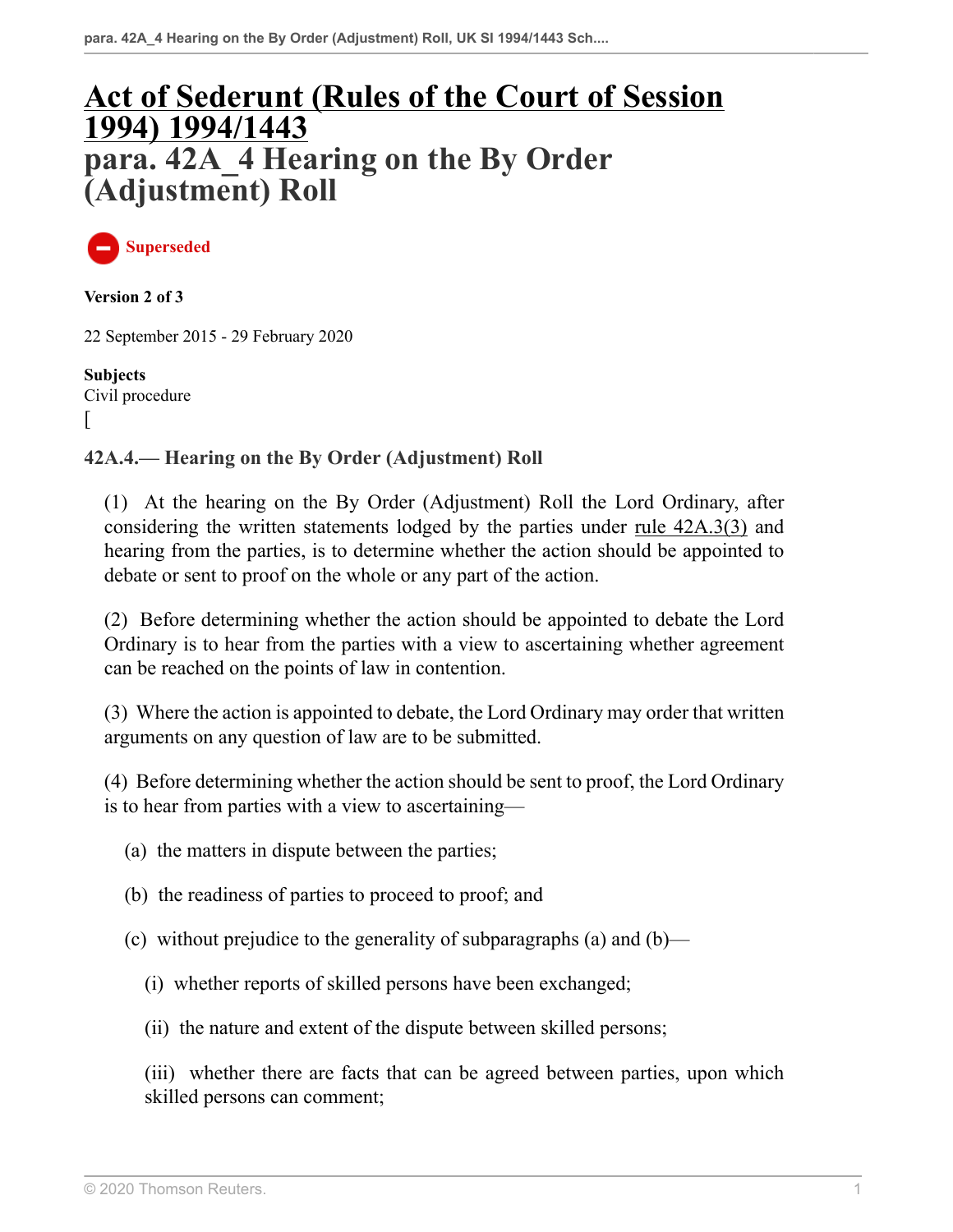(iv) the extent to which agreement can be reached between the parties on the relevant literature upon which skilled persons intend to rely;

(v) whether there has been a meeting between skilled persons; or whether such a meeting would be useful;

(vi) whether a proof on a particular issue would allow scope for the matter to be resolved;

(vii) whether witness statements have been exchanged;

(viii) whether any party is experiencing difficulties in obtaining precognition facilities;

(ix) whether all relevant records have been recovered and whether there is an agreed bundle of medical records;

(x) whether there is a relevant case that is supported by evidence of skilled persons;

(xi) if there is no evidence of skilled persons to support a relevant case, whether such evidence is necessary;

(xii) whether there is a relevant defence to any or all of the cases supported by evidence of skilled persons;

(xiii) if there is no evidence of skilled persons to support a relevant defence, whether such evidence is necessary;

(xiv) whether causation of some or all of the injuries is the main area of dispute and, if so, what the position of the respective skilled persons is;

(xv) whether valuations have been, or could be, exchanged;

(xvi) if valuations have been exchanged showing a significant disparity, whether parties should be asked to provide an explanation for such disparity;

(xvii) whether a joint minute has been considered;

(xviii) whether any of the heads of damage can be agreed;

(ixx) whether any orders would facilitate the resolution of the case or the narrowing of the scope of the dispute;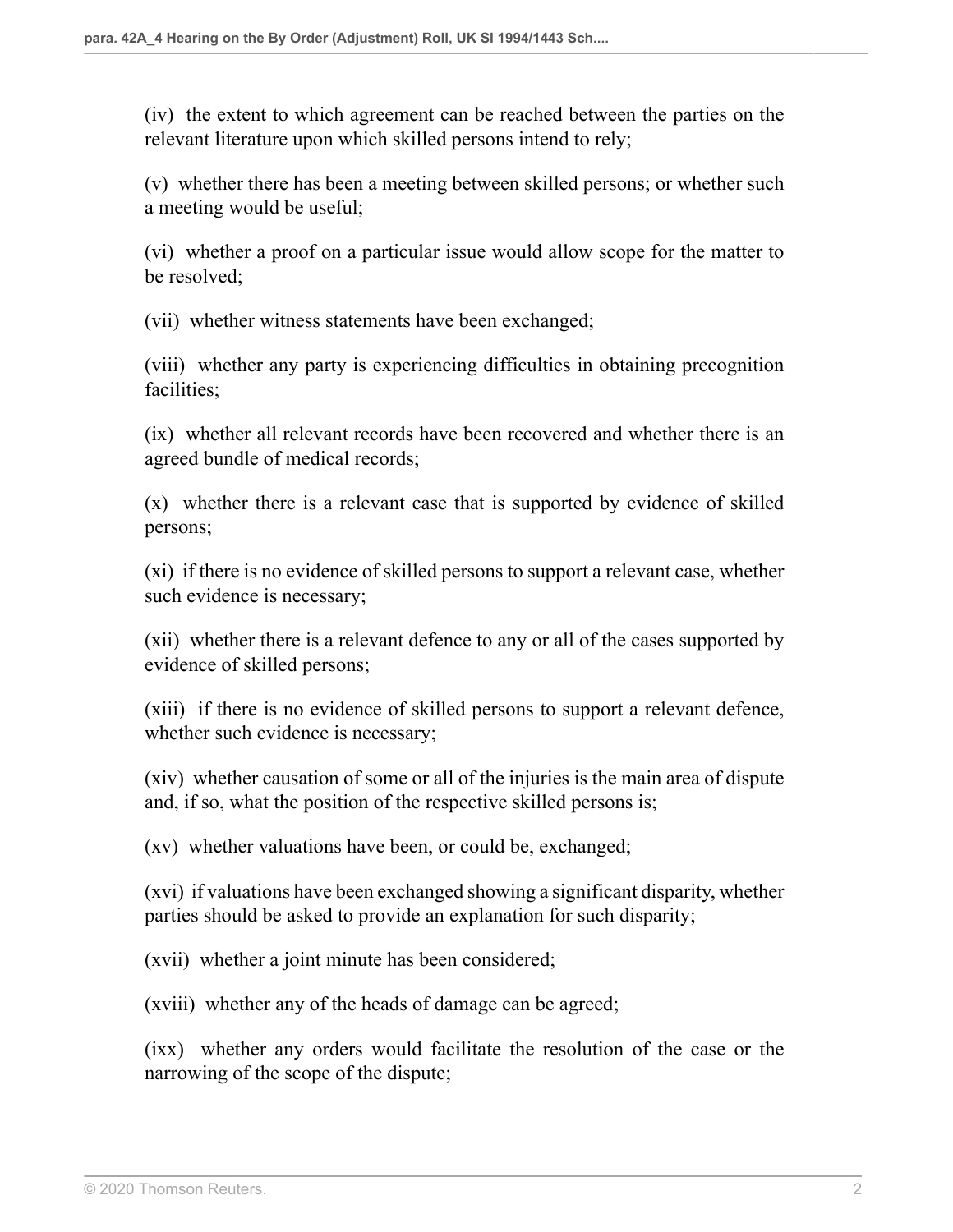- (xx) whether a pre-trial meeting should be fixed;
- (xxi) whether amendment, other than updating, is anticipated; and
- (xxii) the time required for proof.
- (5) Where the action is sent to proof the Lord Ordinary must—
	- (a) fix a date for the hearing of the proof;
	- (b) fix a pre-proof timetable in accordance with <u>rule  $42A.5$ </u>.
- (6) The Lord Ordinary may fix a further hearing on the By Order (Adjustment) Roll—
	- (a) on the motion of any party;
	- (b) on the Lord Ordinary's own initiative.
- (7) A further hearing under paragraph (6) may be fixed—
	- (a) at the hearing on the By Order (Adjustment) Roll or at any time thereafter;
	- (b) whether or not the action has been appointed to debate or sent to proof.

### <span id="page-11-1"></span> $]^{1}$  $]^{1}$  $]^{1}$

#### **Notes**

<span id="page-11-0"></span>[1](#page-11-1) Substituted by Act of Sederunt (Rules of the Court of Session 1994 and Sheriff Court Rules Amendment) (No. 2) (Personal Injury and Remits) 2015/227 (Scottish SI) <u>rule  $6(2)(c)$ </u> (September 22, 2015: substitution has effect subject to saving specified in SSI 2015/227 rule 11(1))

### **Commentary References**

**Books**

**Sch. 2**

Civil Procedure and Practice 5th Ed. Chapter 2 - The Different Courts and Their Rules of Procedure—An Outline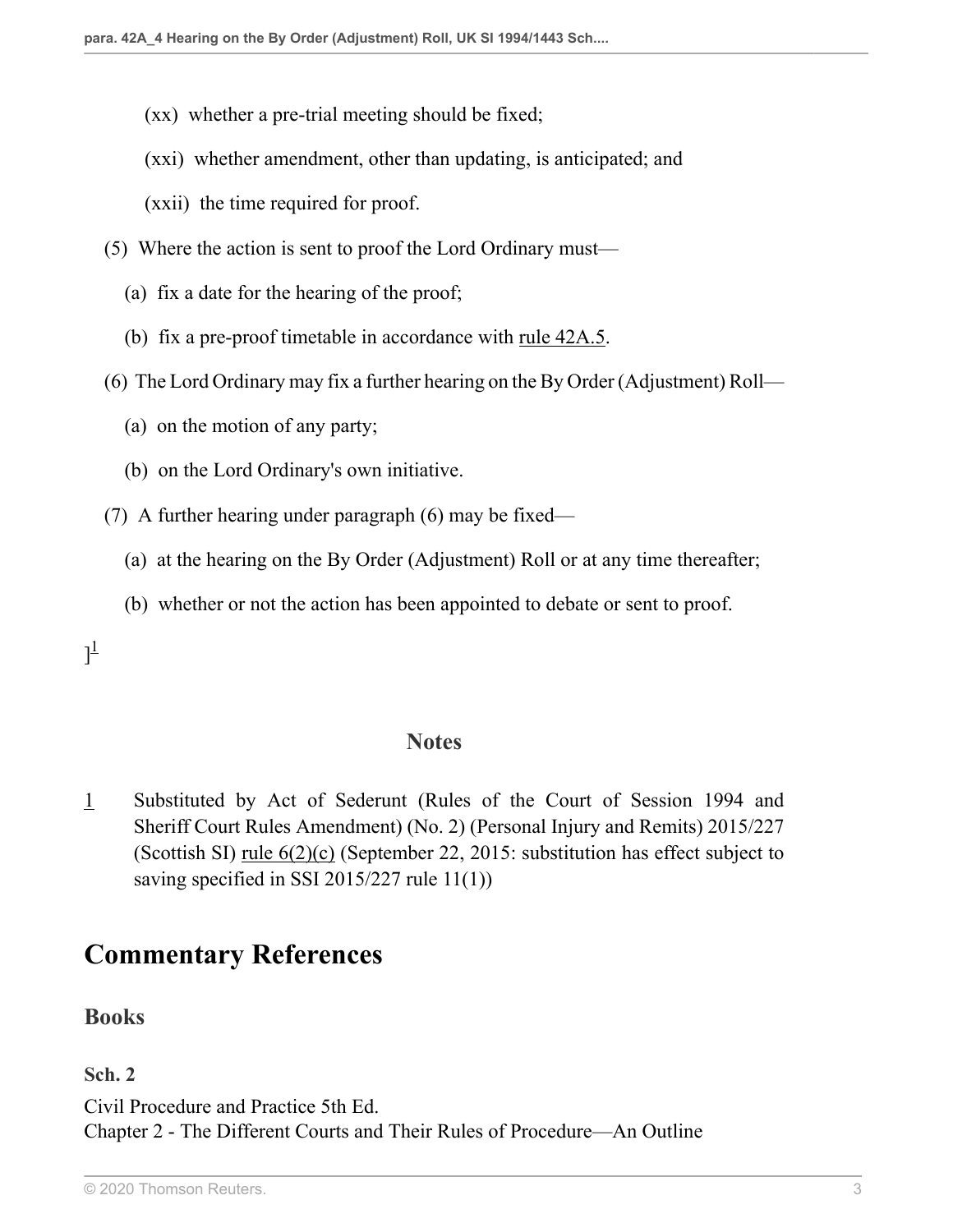#### [2-17 - Act of Sederunt \(Rules of the Court of Session 1994\) 1994 \(SI 1994/1443\)](https://uk.westlaw.com/Link/Document/FullText?findType=Y&serNum=474428184&pubNum=231858&refType=UB&originationContext=ukCommentaryReferences&contextData=%28sc.DocLink%29&transitionType=UkCommentaryReferences )

Civil Procedure and Practice 5th Ed. Chapter 9 - Court of Session Ordinary Actions [9-01 - Chapter 9 - Court of Session Ordinary Actions](https://uk.westlaw.com/Link/Document/FullText?findType=Y&serNum=474428228&pubNum=231858&refType=UB&originationContext=ukCommentaryReferences&contextData=%28sc.DocLink%29&transitionType=UkCommentaryReferences )

Civil Procedure and Practice 5th Ed. Chapter 9 - Court of Session Ordinary Actions [9-04 - Chapter 9 - Court of Session Ordinary Actions](https://uk.westlaw.com/Link/Document/FullText?findType=Y&serNum=474428228&pubNum=231858&refType=UB&originationContext=ukCommentaryReferences&contextData=%28sc.DocLink%29&transitionType=UkCommentaryReferences )

Parliament House Book Part I Preliminary: Chapter 1 Citation, Application, Etc [1.1.1 - General note.](https://uk.westlaw.com/Link/Document/FullText?findType=Y&serNum=492091820&pubNum=231978&refType=UB&originationContext=ukCommentaryReferences&contextData=%28sc.DocLink%29&transitionType=UkCommentaryReferences )

Parliament House Book Chapter 89 Terrorism Prevention and Investigation Measures [89.3.1 - General note.](https://uk.westlaw.com/Link/Document/FullText?findType=Y&serNum=465603293&pubNum=231978&refType=UB&originationContext=ukCommentaryReferences&contextData=%28sc.DocLink%29&transitionType=UkCommentaryReferences )

Parliament House Book No. 1 of 2013: Personal Injury Actions relating to alleged ground contamination at the Watling Street Development in Motherwell [C4.23](https://uk.westlaw.com/Link/Document/FullText?findType=Y&serNum=465603425&pubNum=231978&refType=UB&originationContext=ukCommentaryReferences&contextData=%28sc.DocLink%29&transitionType=UkCommentaryReferences )

**Sch. 2(4)(42A)**

McEwan and Paton on Damages for Personal Injuries in Scotland Court of Session Practice Note No.6 of 2017: Personal Injuries Actions under Chapter  $42A$ [AIIA-13](https://uk.westlaw.com/Link/Document/FullText?findType=Y&serNum=466003358&pubNum=231968&refType=UB&originationContext=ukCommentaryReferences&contextData=%28sc.DocLink%29&transitionType=UkCommentaryReferences )

Parliament House Book No. 1 of 2013: Personal Injuries Actions [C5.109](https://uk.westlaw.com/Link/Document/FullText?findType=Y&serNum=465603539&pubNum=231978&refType=UB&originationContext=ukCommentaryReferences&contextData=%28sc.DocLink%29&transitionType=UkCommentaryReferences )

**Sch. 2(4)(42A) para. 42A.4**

McEwan and Paton on Damages for Personal Injuries in Scotland Court of Session Practice Note No.6 of 2017: Personal Injuries Actions under Chapter 42A [AIIA-13](https://uk.westlaw.com/Link/Document/FullText?findType=Y&serNum=466003358&pubNum=231968&refType=UB&originationContext=ukCommentaryReferences&contextData=%28sc.DocLink%29&transitionType=UkCommentaryReferences )

**Sch. 2(4)(42A) para. 42A.4(5)**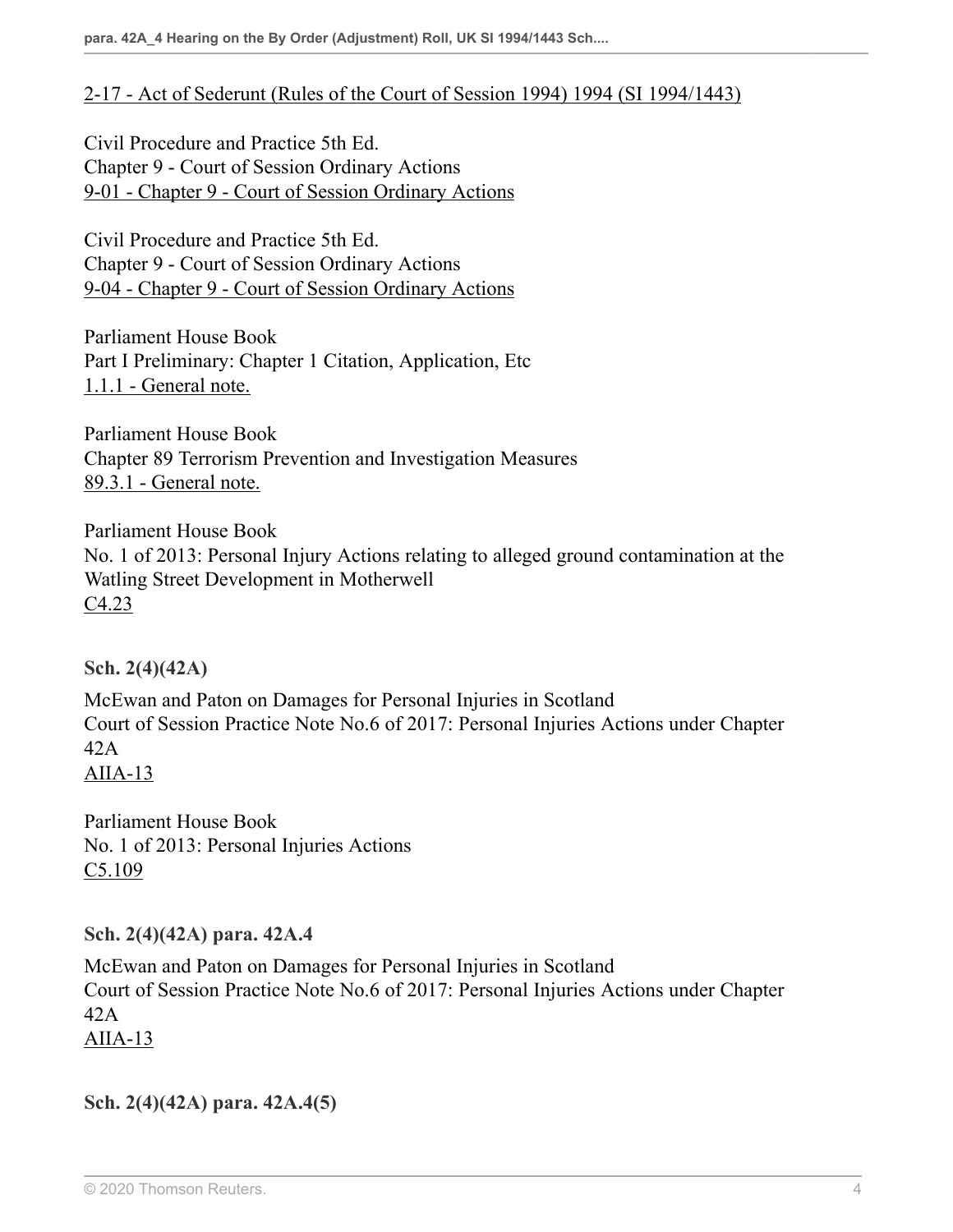Parliament House Book No. 1 of 2013: Personal Injuries Actions [C5.109](https://uk.westlaw.com/Link/Document/FullText?findType=Y&serNum=465603539&pubNum=231978&refType=UB&originationContext=ukCommentaryReferences&contextData=%28sc.DocLink%29&transitionType=UkCommentaryReferences )

**Sch. 2(4)(42A) para. 42A.4(6)**

McEwan and Paton on Damages for Personal Injuries in Scotland Court of Session Practice Note No.6 of 2017: Personal Injuries Actions under Chapter 42A [AIIA-13](https://uk.westlaw.com/Link/Document/FullText?findType=Y&serNum=466003358&pubNum=231968&refType=UB&originationContext=ukCommentaryReferences&contextData=%28sc.DocLink%29&transitionType=UkCommentaryReferences )

Parliament House Book No. 1 of 2013: Personal Injuries Actions C<sub>5.109</sub>

**Sch. 2(4)(42A) para. 42A.4(7)**

McEwan and Paton on Damages for Personal Injuries in Scotland Court of Session Practice Note No.6 of 2017: Personal Injuries Actions under Chapter 42A [AIIA-13](https://uk.westlaw.com/Link/Document/FullText?findType=Y&serNum=466003358&pubNum=231968&refType=UB&originationContext=ukCommentaryReferences&contextData=%28sc.DocLink%29&transitionType=UkCommentaryReferences )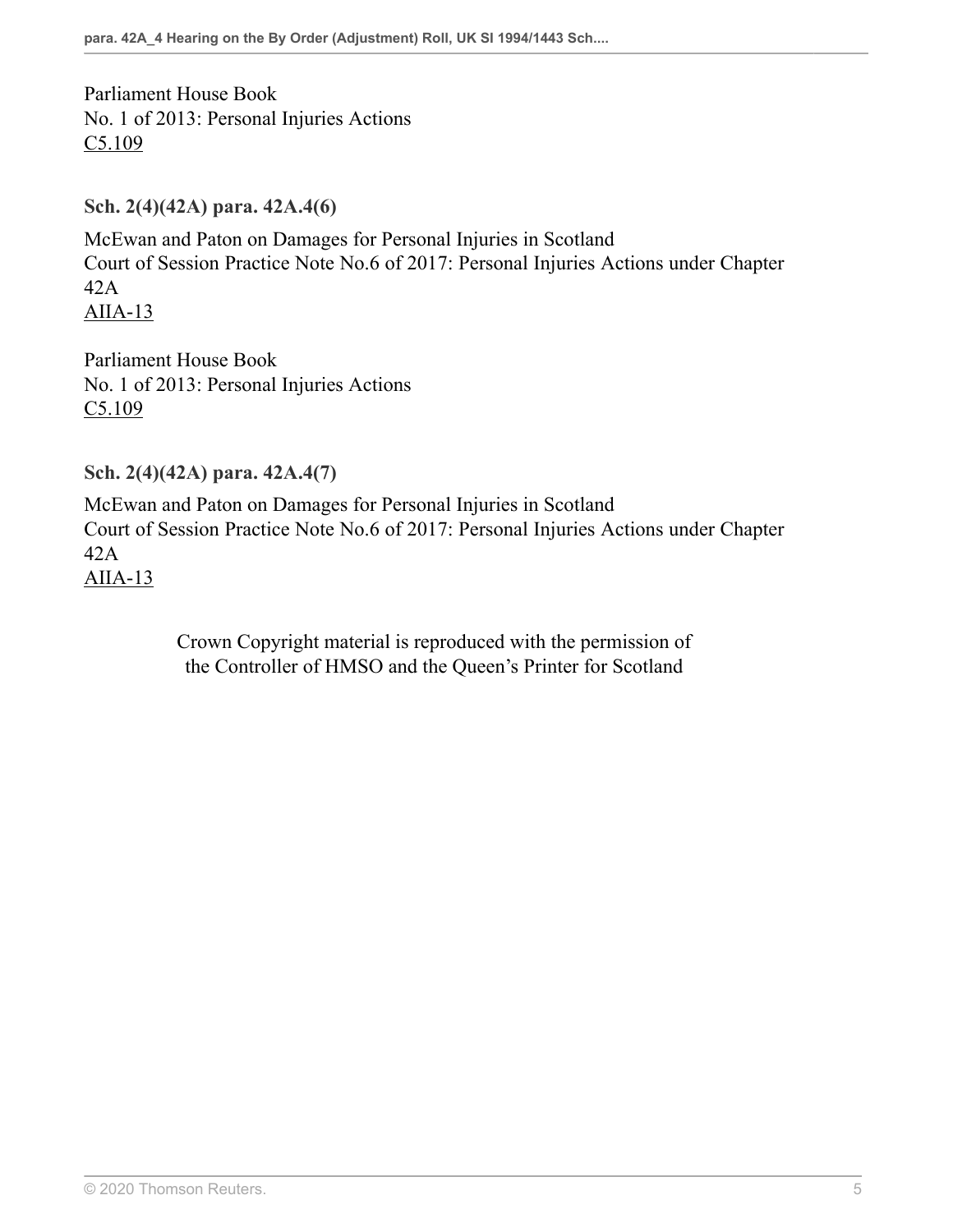# **[Act of Sederunt \(Rules of the Court of Session](http://uk.westlaw.com/Document/I776FB9D0E42311DAA7CF8F68F6EE57AB/View/FullText.html?originationContext=document&transitionType=DocumentItem&vr=3.0&rs=PLUK1.0&contextData=(sc.DocLink)) [1994\) 1994/1443](http://uk.westlaw.com/Document/I776FB9D0E42311DAA7CF8F68F6EE57AB/View/FullText.html?originationContext=document&transitionType=DocumentItem&vr=3.0&rs=PLUK1.0&contextData=(sc.DocLink)) para. 42A\_5 Pre-proof timetable**

**Superseded**

**Version 2 of 3**

22 September 2015 - 29 February 2020

**Subjects** Civil procedure [

**42A.5.— Pre-proof timetable**

(1) Subject to paragraph (4) the pre-proof timetable mentioned in  $[\text{rule } 42A.4(5)(b)]^2$  $[\text{rule } 42A.4(5)(b)]^2$  $[\text{rule } 42A.4(5)(b)]^2$ shall contain provision for the following—

- <span id="page-14-0"></span>(a) no later than 6 months before the proof—
	- (i) a date for a procedural hearing;
	- (ii) the last date for the lodging of a draft valuation and vouchings by the pursuer;

(b) no later than 5 months before the proof, the last date for the lodging of a draft valuation and vouchings by the defender;

(c) no later than 4 months before the proof, the last date for the lodging of witness lists and productions, including a paginated joint bundle of medical records, by the parties;

- (d) no later than 3 months before the proof, the last date for the pre-trial meeting;
- (e) no later than 2 months before the proof, a date for a further procedural hearing.

#### $\lceil$

(2) Rule  $43.10(1)$ ,  $(2)(b)$  and  $(5)$  applies to a pre-trial meeting held under this Chapter as it applies to a pre-trial meeting held under Chapter 43.

### <span id="page-14-1"></span> $]$ <sup>[3](#page-15-1)</sup>

(3) Prior to the procedural hearing mentioned in subparagraph  $(1)(e)$ —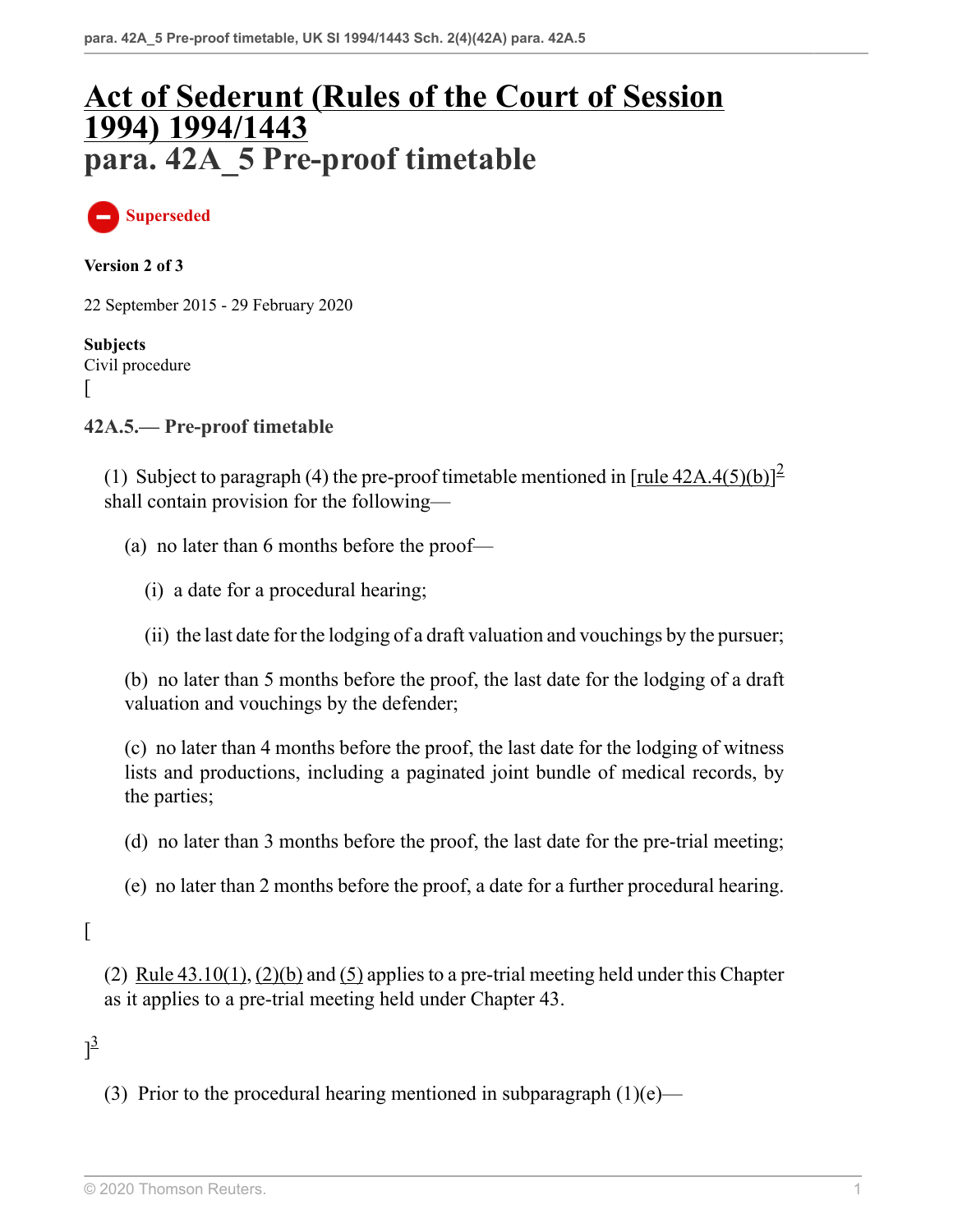(a) the pursuer shall lodge in process a joint minute of the pre-trial meeting in Form 43.10;

(b) the parties shall lodge in process any other joint minutes.

(4) At any time the Lord Ordinary may, at his own instance or on the motion of a party—

(a) fix a procedural hearing;

<span id="page-15-4"></span> $]^{1}$  $]^{1}$  $]^{1}$ 

(b) vary the pre-proof timetable,

where he considers that the  $\left[...\right]^4$  $\left[...\right]^4$  efficient determination of the action would be served by doing so.

#### <span id="page-15-5"></span>**Notes**

- <span id="page-15-3"></span>[1](#page-15-4) Added by Act of Sederunt (Rules of the Court of Session Amendment No. 3) (Miscellaneous) 2013/120 (Scottish SI) [rule 2](http://uk.westlaw.com/Document/I3FFB53109DD011E299449EB47CA92303/View/FullText.html?originationContext=document&transitionType=DocumentItem&vr=3.0&rs=PLUK1.0&contextData=(sc.DocLink)) (May 1, 2013: insertion has effect subject to transitional provisions specified in SSI 2013/120 rule.5)
- <span id="page-15-0"></span>[2](#page-14-0) Words substituted by Act of Sederunt (Rules of the Court of Session 1994 and Sheriff Court Rules Amendment) (No. 2) (Personal Injury and Remits) 2015/227 (Scottish SI) <u>rule  $6(2)(d)(i)$ </u> (September 22, 2015: substitution has effect subject to saving specified in SSI 2015/227 rule 11(1))
- <span id="page-15-1"></span>[3](#page-14-1) Substituted by Act of Sederunt (Rules of the Court of Session 1994 and Sheriff Court Rules Amendment) (No. 2) (Personal Injury and Remits) 2015/227 (Scottish SI) [rule 6\(2\)\(d\)\(ii\)](http://uk.westlaw.com/Document/I3D9CC2A00F1D11E58C9EC6045C652645/View/FullText.html?originationContext=document&transitionType=DocumentItem&vr=3.0&rs=PLUK1.0&contextData=(sc.DocLink)) (September 22, 2015: substitution has effect subject to saving specified in SSI 2015/227 rule 11(1))
- <span id="page-15-2"></span>[4](#page-15-5) Words revoked by Act of Sederunt (Rules of the Court of Session 1994 and Sheriff Court Rules Amendment) (No. 2) (Personal Injury and Remits) 2015/227 (Scottish SI) rule  $6(2)(d)(iii)$  (September 22, 2015: revocation has effect subject to saving specified in SSI 2015/227 rule 11(1))

## **Commentary References**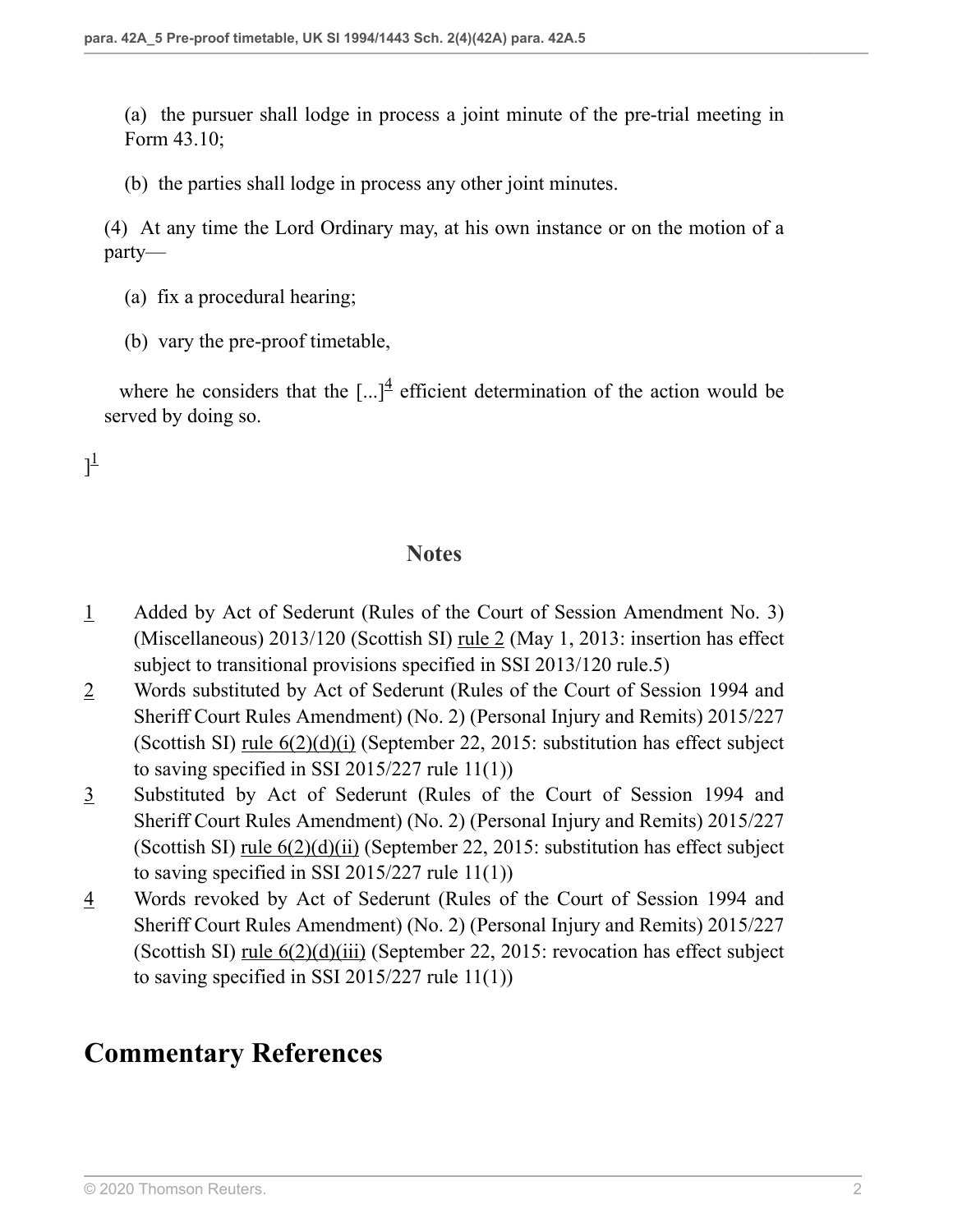### **Books**

**Sch. 2**

Civil Procedure and Practice 5th Ed. Chapter 2 - The Different Courts and Their Rules of Procedure—An Outline [2-17 - Act of Sederunt \(Rules of the Court of Session 1994\) 1994 \(SI 1994/1443\)](https://uk.westlaw.com/Link/Document/FullText?findType=Y&serNum=474428184&pubNum=231858&refType=UB&originationContext=ukCommentaryReferences&contextData=%28sc.DocLink%29&transitionType=UkCommentaryReferences )

Civil Procedure and Practice 5th Ed. Chapter 9 - Court of Session Ordinary Actions [9-01 - Chapter 9 - Court of Session Ordinary Actions](https://uk.westlaw.com/Link/Document/FullText?findType=Y&serNum=474428228&pubNum=231858&refType=UB&originationContext=ukCommentaryReferences&contextData=%28sc.DocLink%29&transitionType=UkCommentaryReferences )

Civil Procedure and Practice 5th Ed. Chapter 9 - Court of Session Ordinary Actions [9-04 - Chapter 9 - Court of Session Ordinary Actions](https://uk.westlaw.com/Link/Document/FullText?findType=Y&serNum=474428228&pubNum=231858&refType=UB&originationContext=ukCommentaryReferences&contextData=%28sc.DocLink%29&transitionType=UkCommentaryReferences )

Parliament House Book Part I Preliminary: Chapter 1 Citation, Application, Etc [1.1.1 - General note.](https://uk.westlaw.com/Link/Document/FullText?findType=Y&serNum=492091820&pubNum=231978&refType=UB&originationContext=ukCommentaryReferences&contextData=%28sc.DocLink%29&transitionType=UkCommentaryReferences )

Parliament House Book Chapter 89 Terrorism Prevention and Investigation Measures [89.3.1 - General note.](https://uk.westlaw.com/Link/Document/FullText?findType=Y&serNum=465603293&pubNum=231978&refType=UB&originationContext=ukCommentaryReferences&contextData=%28sc.DocLink%29&transitionType=UkCommentaryReferences )

Parliament House Book No. 1 of 2013: Personal Injury Actions relating to alleged ground contamination at the Watling Street Development in Motherwell [C4.23](https://uk.westlaw.com/Link/Document/FullText?findType=Y&serNum=465603425&pubNum=231978&refType=UB&originationContext=ukCommentaryReferences&contextData=%28sc.DocLink%29&transitionType=UkCommentaryReferences )

**Sch. 2(4)(42A)**

McEwan and Paton on Damages for Personal Injuries in Scotland Court of Session Practice Note No.6 of 2017: Personal Injuries Actions under Chapter 42A  $AIIA-13$ 

Parliament House Book No. 1 of 2013: Personal Injuries Actions [C5.109](https://uk.westlaw.com/Link/Document/FullText?findType=Y&serNum=465603539&pubNum=231978&refType=UB&originationContext=ukCommentaryReferences&contextData=%28sc.DocLink%29&transitionType=UkCommentaryReferences )

**Sch. 2(4)(42A) para. 42A.5**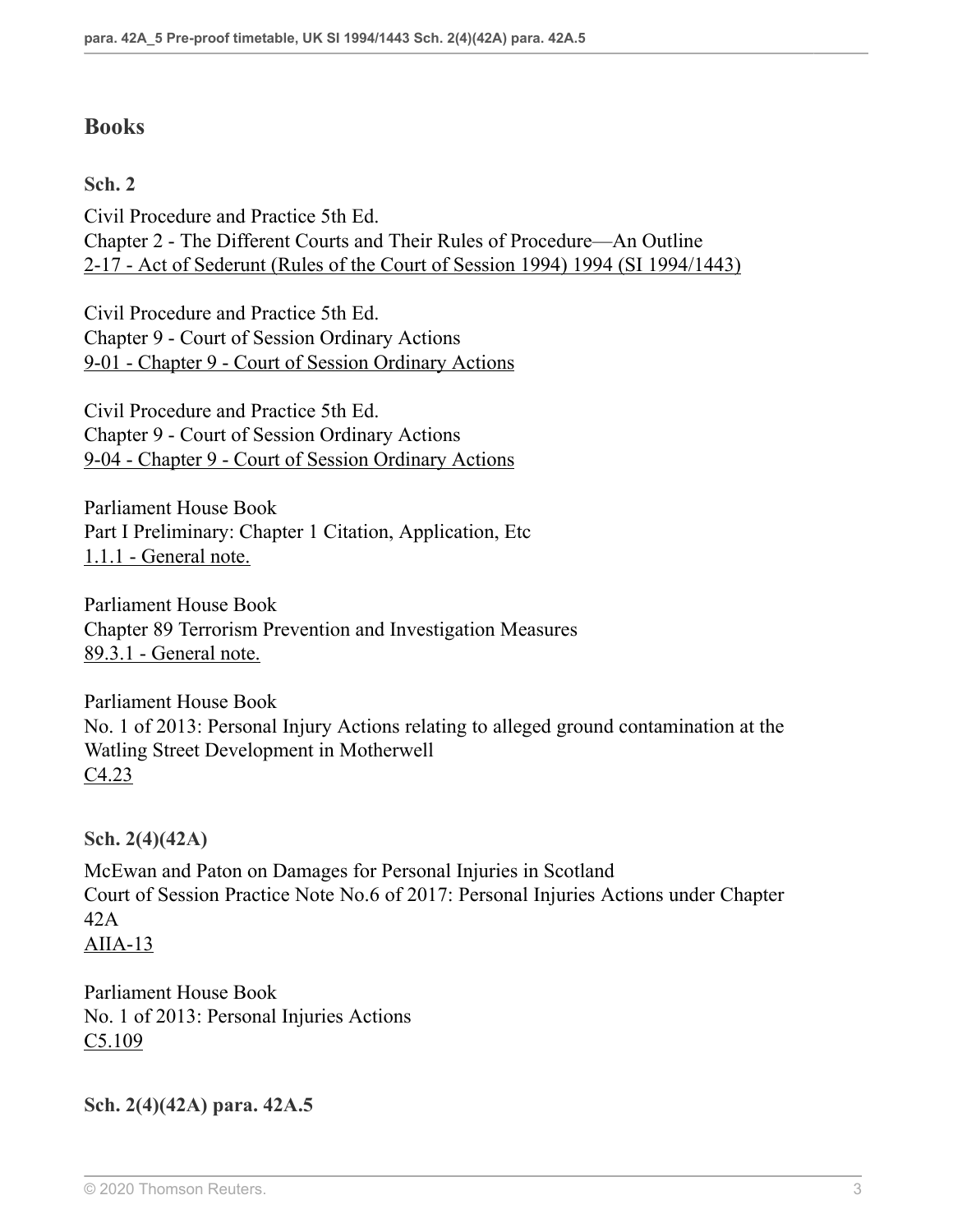McEwan and Paton on Damages for Personal Injuries in Scotland Court of Session Practice Note No.6 of 2017: Personal Injuries Actions under Chapter 42A [AIIA-13](https://uk.westlaw.com/Link/Document/FullText?findType=Y&serNum=466003358&pubNum=231968&refType=UB&originationContext=ukCommentaryReferences&contextData=%28sc.DocLink%29&transitionType=UkCommentaryReferences )

Parliament House Book No. 1 of 2013: Personal Injuries Actions [C5.109](https://uk.westlaw.com/Link/Document/FullText?findType=Y&serNum=465603539&pubNum=231978&refType=UB&originationContext=ukCommentaryReferences&contextData=%28sc.DocLink%29&transitionType=UkCommentaryReferences )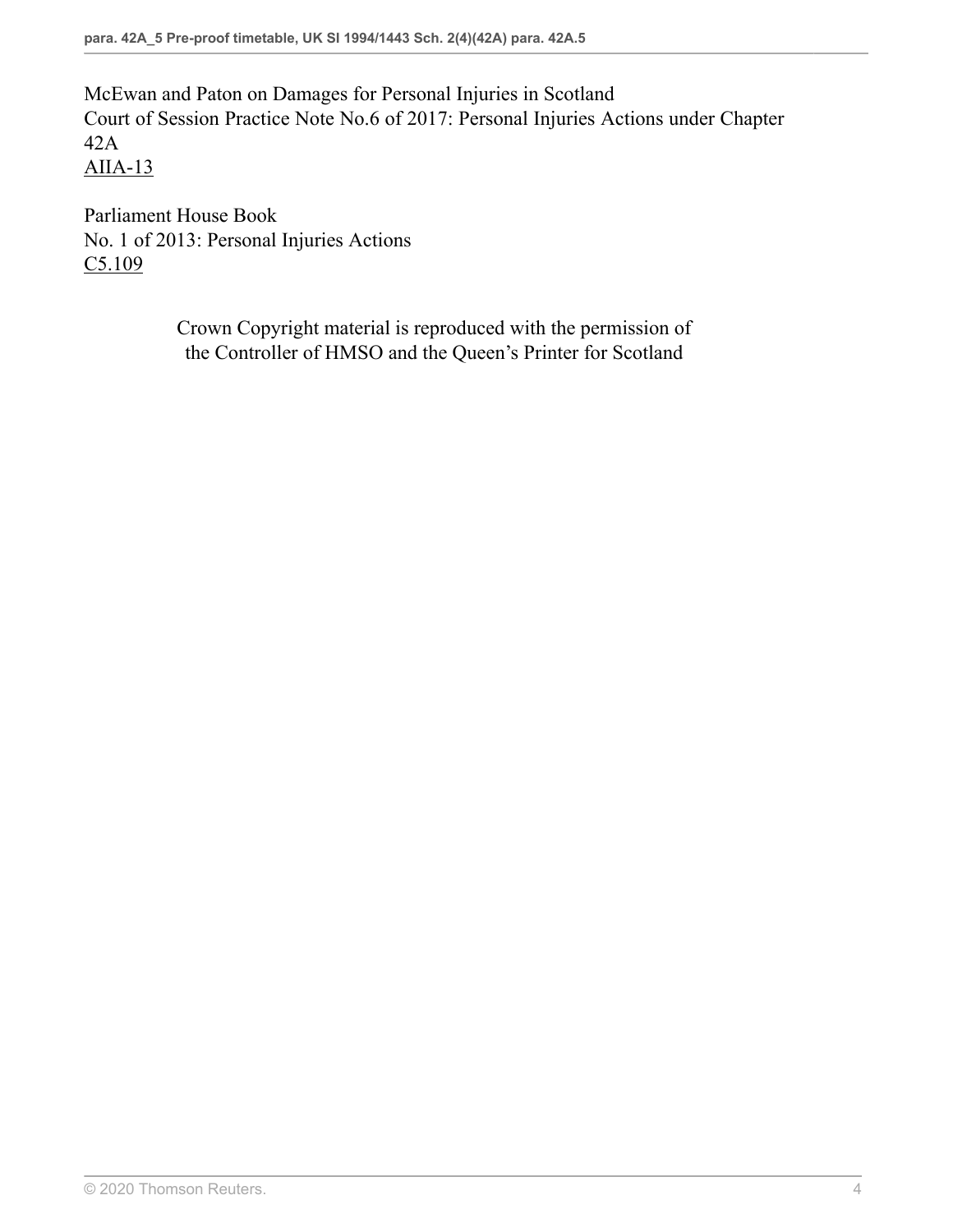# **[Act of Sederunt \(Rules of the Court of Session](http://uk.westlaw.com/Document/I776FB9D0E42311DAA7CF8F68F6EE57AB/View/FullText.html?originationContext=document&transitionType=DocumentItem&vr=3.0&rs=PLUK1.0&contextData=(sc.DocLink)) [1994\) 1994/1443](http://uk.westlaw.com/Document/I776FB9D0E42311DAA7CF8F68F6EE57AB/View/FullText.html?originationContext=document&transitionType=DocumentItem&vr=3.0&rs=PLUK1.0&contextData=(sc.DocLink)) para. 42A\_6 Power to make orders**

**Superseded**

**Version 1 of 2**

22 September 2015 - 29 February 2020

**Subjects** Civil procedure  $\mathbf{I}$ 

**42A.6.— Power to make orders**

(1) Following the fixing of a hearing under <u>rule  $42A.4(6)$ </u> or  $42A.5(4)(a)$ , or the variation of the pre-proof timetable under [rule 42A.5\(4\)\(b\)](http://uk.westlaw.com/Document/IDEBA56A0AC9311E2980088A1C394A1FF/View/FullText.html?originationContext=document&transitionType=DocumentItem&vr=3.0&rs=PLUK1.0&contextData=(sc.DocLink)), the Lord Ordinary may make such orders as the Lord Ordinary thinks necessary to secure the efficient determination of the action.

(2) In particular, the Lord Ordinary may make orders to resolve any matters arising or outstanding from the written statements lodged by parties under [rule 42A.3\(3\)](http://uk.westlaw.com/Document/IDEBA0880AC9311E2980088A1C394A1FF/View/FullText.html?originationContext=document&transitionType=DocumentItem&vr=3.0&rs=PLUK1.0&contextData=(sc.DocLink)) or the pre-proof timetable fixed under <u>rule  $42A.4(5)(b)$ </u>.

<span id="page-18-1"></span> $]^{1}$  $]^{1}$  $]^{1}$ 

#### **Notes**

<span id="page-18-0"></span>[1](#page-18-1) Added by Act of Sederunt (Rules of the Court of Session 1994 and Sheriff Court Rules Amendment) (No. 2) (Personal Injury and Remits) 2015/227 (Scottish SI) [rule 6\(2\)\(e\)](http://uk.westlaw.com/Document/I3D9CC2A00F1D11E58C9EC6045C652645/View/FullText.html?originationContext=document&transitionType=DocumentItem&vr=3.0&rs=PLUK1.0&contextData=(sc.DocLink)) (September 22, 2015: insertion has effect subject to saving specified in SSI 2015/227 rule 11(1))

## **Commentary References**

#### **Books**

**Sch. 2**